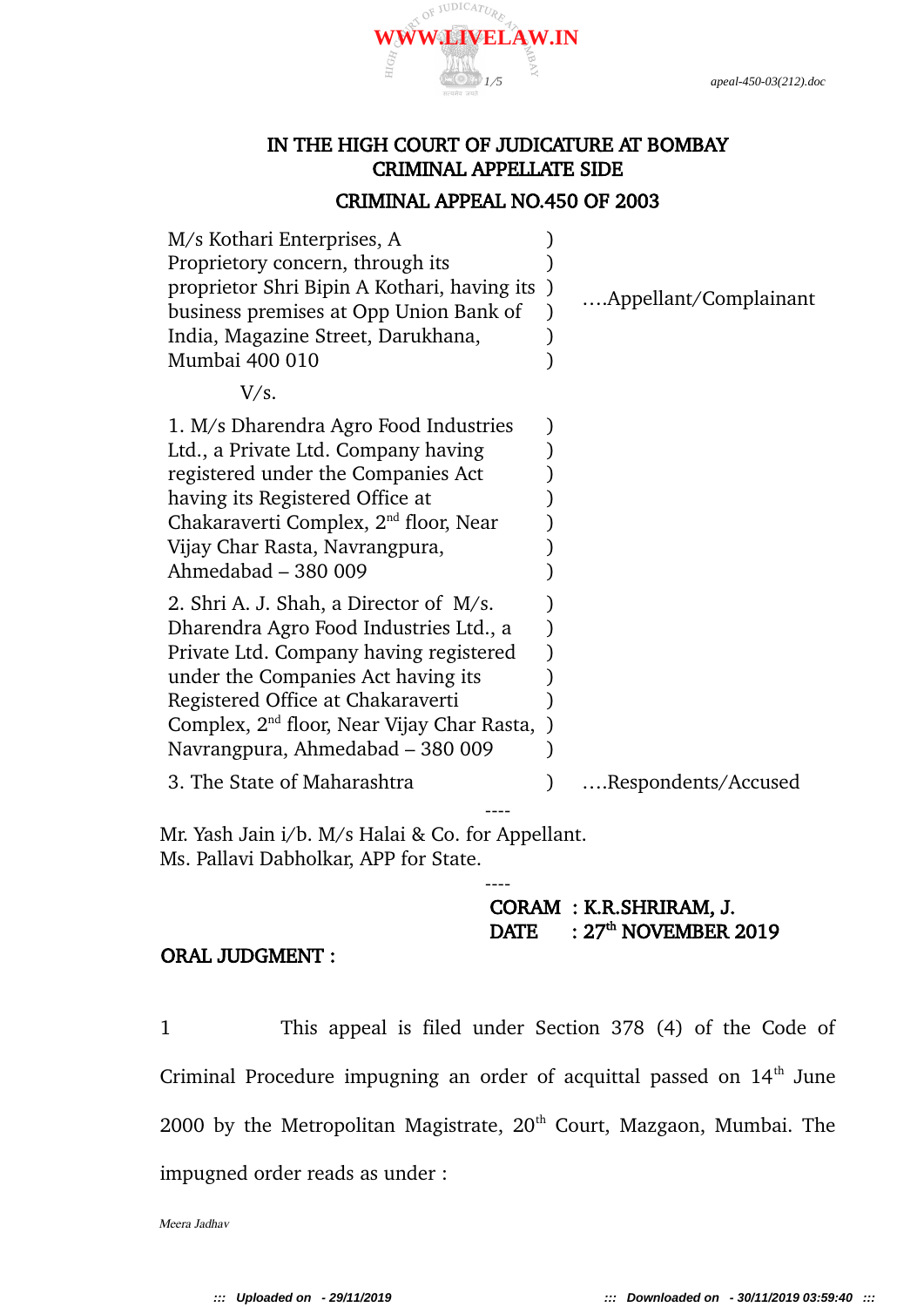

"Case for hearing. Complainant and advocate are absent. Accused with advocate present.

Case stands dismissed u/s 256 of Cr.P.C. Accused stands acquitted and bail bond stands cancelled."

2 With the assistance of the APP – Ms. Dabholkar I have perused the appeal papers. Though advocate appeared for appellant, he was unable to assist the court.

3 Admittedly in this case, process, i.e., summons, has been issued

and even plea has been recorded.

4 Section 256 of the Code of Criminal Procedure reads as under :

256. Non- appearance or death of complainant.

(1) If the summons has been issued on complaint, and on the day appointed for the appearance of the accused, or any day subsequent thereto to which the hearing may be adjourned, the complainant does not appear, the Magistrate shall, notwithstanding anything hereinbefore contained, acquit the accused, unless for some reason he thinks it proper to adjourn the hearing of the case to some other day: Provided that where the complainant is represented by a pleader or by the officer conducting the prosecution or where the Magistrate is of opinion that the personal attendance of the complainant is not necessary, the Magistrate may dispense with his attendance and proceed with the case.

(2) The provisions of sub- section (1) shall, so far as may be, apply also to cases where the non- appearance of the complainant is due to his death.

5 The ingredients of Section 256 (1) are (I) summons must have been issued on a complaint, (ii) the Magistrate should be of the opinion that for some reasons, it is proper to adjourn the hearing of the case to some other date, and (iii) the date on which the order under Section 256(1) can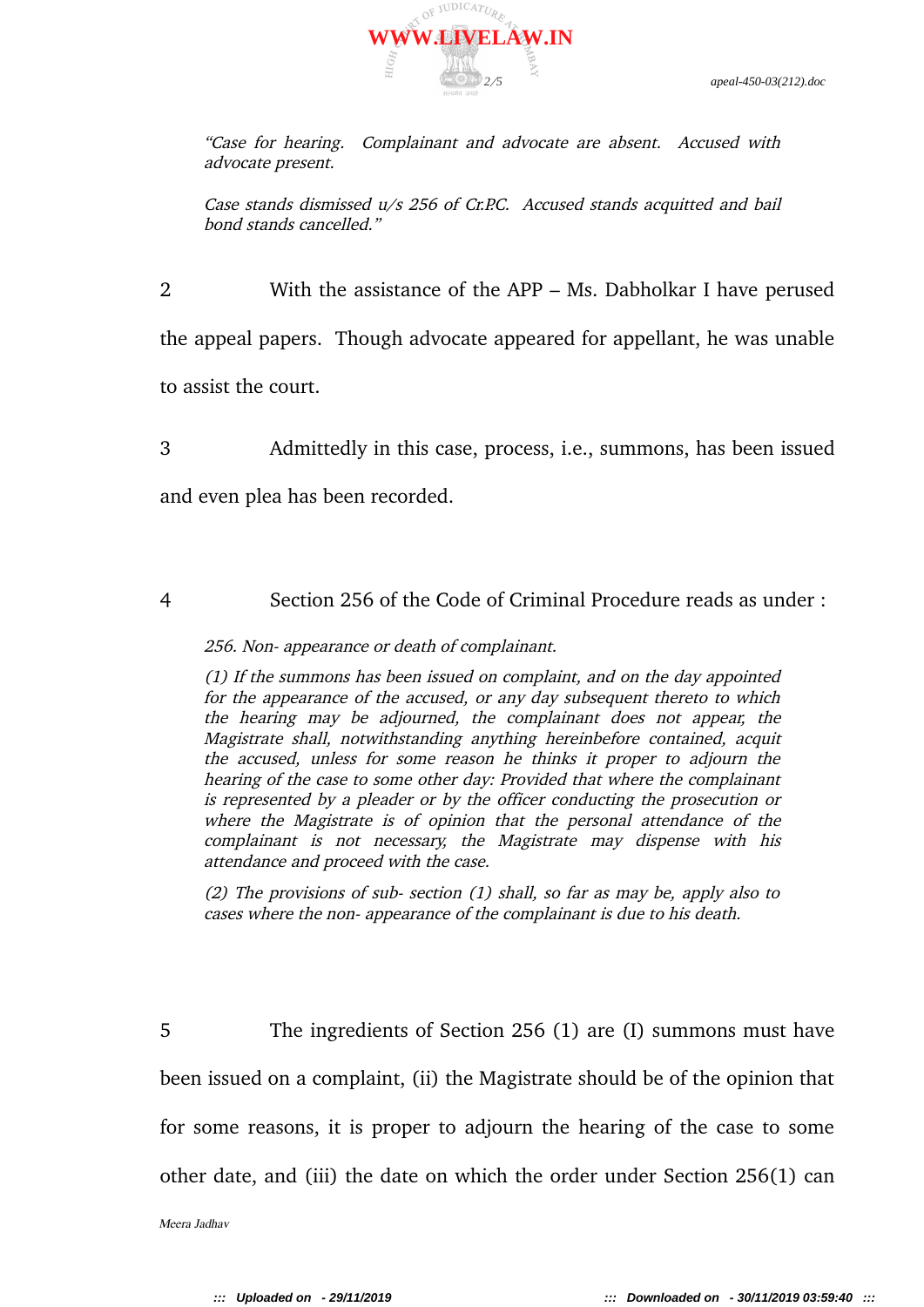

be passed is the day appointed for appearance of the accused or any day subsequent thereto, to which the hearing of the case has been adjourned. Section 256(1) mandates the Magistrate to acquit the accused unless for some reason he thinks it proper to adjourn the hearing of the case. If an exceptional course is to be adopted, it must be spelt out. The discretion conferred upon the Magistrate, however, must be exercised with great care and caution. The conduct of the complainant for the said purpose is of immense significance. He cannot allow a case to remain pending for an indefinite period. There exists a distinction between a civil case and a criminal case. Speedy trial is a fundamental right of an accused. The orders passed by the competent Court of law as also the provisions of the Code of Criminal Procedure must be construed having regard to the constitutional scheme and the legal principles in mind.

6 In this case, admittedly complainant has remained absent on many dates. This is because the appeal itself says that on several dates (not all dates) complainant was present before the Trial Court. The matter was listed on 14 occasions before the Trial Court. Complainant was absent on 5 occasions, which is quite a large number almost 36% (more than 1/3rd) in 14 dates. It is the case of appellant that on 14-6-2000, the date on which the impugned order was passed, complainant and his advocate were absent as complainant was informed by his advocate not to remain present and the advocate himself was busy in some other court. Under Section 256,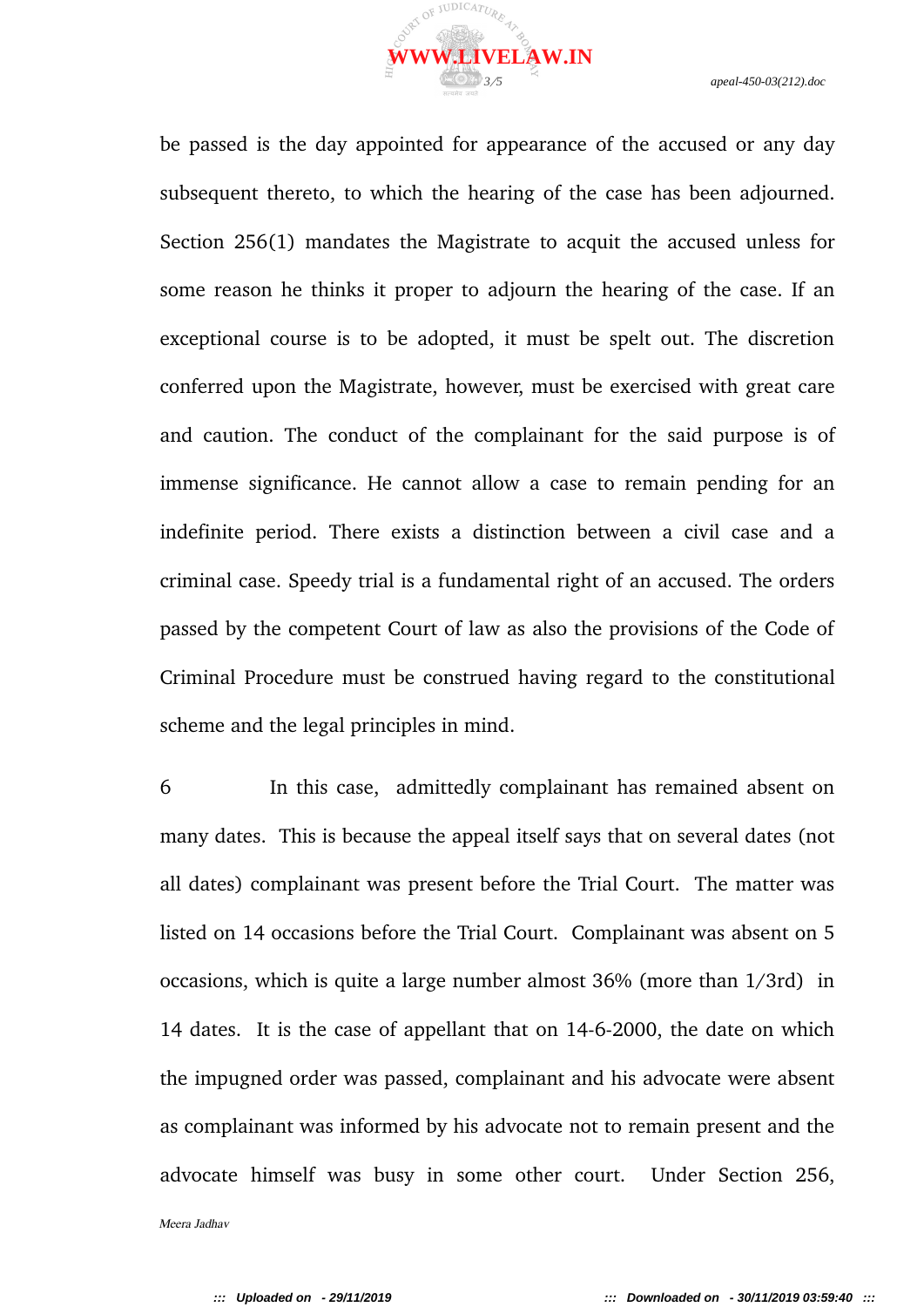

complainant can remain absent provided a Magistrate dispenses with his attendance and for dispensation of his attendance an application should have been made. No such application, admittedly was made and the only excuse given is advocate advised him not to remain present.

7 Therefore, if the summons has been issued on complaint and on the date appointed for the appearance of accused or any day subsequent thereto to which the hearing may be adjourned, the complainant does not appear, the Magistrate shall, acquit the accused, unless for some reason the Magistrate thinks it proper to adjourn the hearing of the case to some other day. Therefore, Section 256 mandates that if the complainant does not remain present on the appointed day after summons has been issued on complaint and unless attendance of complainant has been dispensed with, the Magistrate shall acquit the accused. If the Magistrate feels that the order of acquittal should not be passed on that date, the Magistrate has to give reasons. In this case, the Magistrate has acquitted the accused as provided under Section 256 because he did not find any reason to adjourn the hearing of the case to some other day. I have to also note, on 4 occasion earlier also, complainant was absent but Magistrate did not dismiss the complaint on these dates and acquit the accused. Only on the  $5<sup>th</sup>$  time, when complainant remained absent and that too without filing any exemption application, the Magistrate passed the order impugned. The